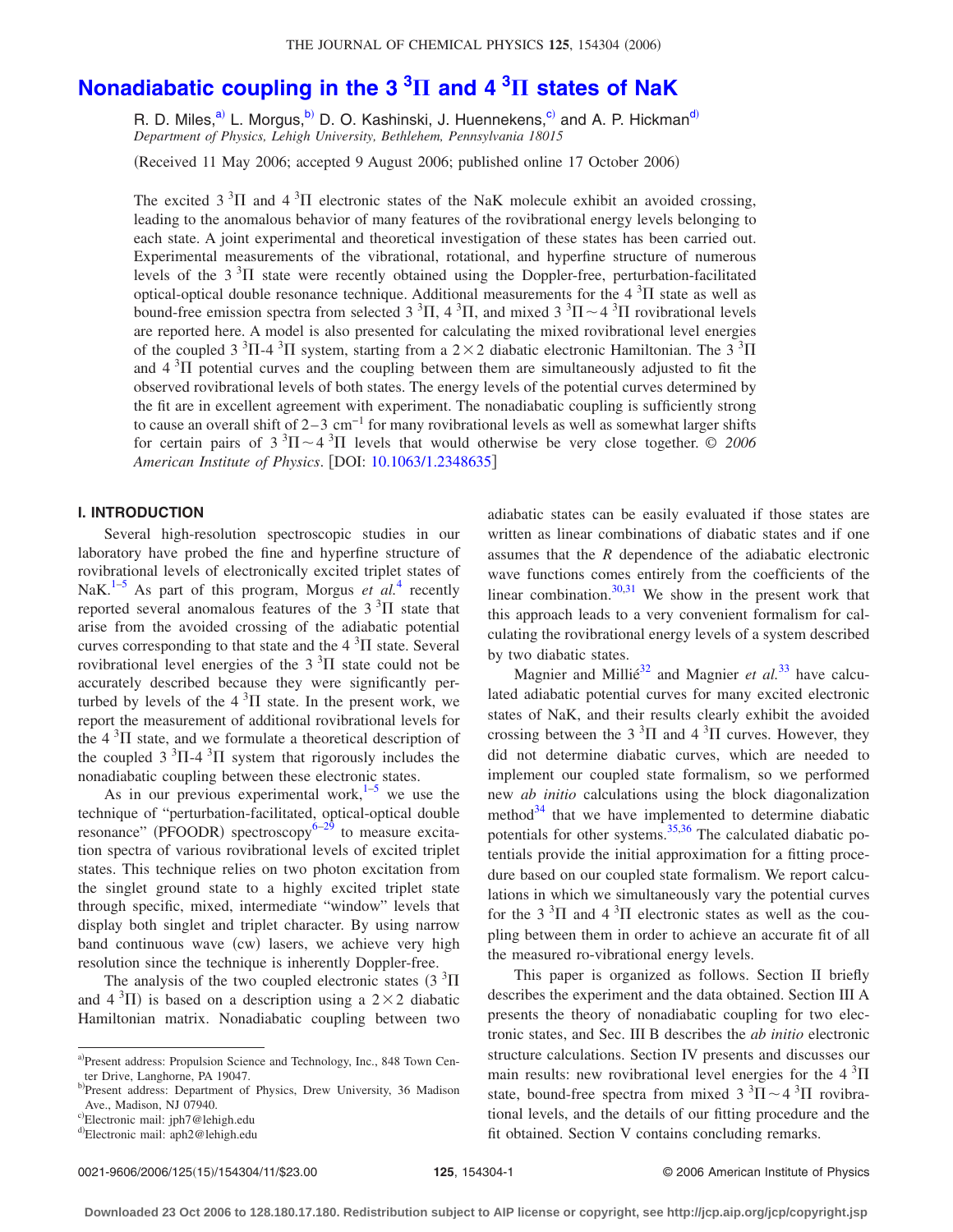#### **II. EXPERIMENT**

The experimental setup is the same as that used in Ref. [1](#page-10-0) and is shown in Fig. 1 of that reference. Briefly, a mixture of sodium and potassium metal in a five-arm stainless steel heat-pipe oven is heated to a temperature in the range of *T*  $\sim$  330–395 °C, producing a vapor of NaK molecules in addition to other atomic and molecular species. Argon buffer gas with pressure in the range of  $0.5-2.2$  Torr is used to keep the alkali vapor away from the windows.

We use the PFOODR technique to excite some NaK molecules from the ground state  $1(X)^{1} \Sigma^{+}$  to levels of either the  $3^{3}\Pi_{\Omega=0}$  or  $4^{3}$ state through mixed<br> $I$ ) window levels  $1(b)^3 \Pi_{\Omega=0}(\nu_b, J) \sim 2(A)^1 \Sigma^+ (\nu_A, J)$ window  $[n \ {}^{3}\Pi_{\Omega=0}^{-} (v_{n\Pi}, J \pm 1) \leftarrow 1(b) \ {}^{3}\Pi_{\Omega=0}^{-} (v_{b}, J) \sim 2(A) \ {}^{1}\Sigma^{+} (v_{A}, J)$  $\leftarrow$  1(*X*)<sup> $1\sum$ +(*v<sub>X</sub>*,*J*±1)]. A tunable, cw, single-mode dye laser</sup> (Coherent 699-29) is used to pump molecules from a selected ground state level  $1(X)^{1} \Sigma^{+} (v_X, J \pm 1)$  to the intermediate window levels, which are mixtures of  $1(b)^3 \Pi_{\Omega=0}(v_b, J)$ and  $2(A)^{1} \Sigma^{+}(\nu_{A}, J)$  that are coupled together by the spin-orbit interaction. Once the pump transition of interest is found, the pump laser frequency is fixed. A tunable, cw, single-mode Ti:Sapphire laser (Coherent 899-29) is used as the probe laser to further excite molecules from the populated window level to various levels of the upper state  $n \binom{3}{10}$ ,  $\left(\frac{v_{n}}{1}, J \pm 1\right)$ . The pump and probe lasers counterpropagate through the heat-pipe oven. They are gently focused and carefully overlapped at the center of the oven.

Excitation to a particular upper state level is detected by monitoring green  $n^3\Pi_{\Omega=0}(v_{n\Pi}, J\pm 1) \rightarrow 1(a)^3\Sigma^+$  fluorescence using a photomultiplier tube equipped with appropriate filters), emitted at 90° with respect to the laser propagation direction, as the probe laser frequency is scanned over a transition. Since the pump laser has a very narrow bandwidth, only one velocity component of the intermediate level is populated by the pump laser, and the method is inherently Doppler-free. As demonstrated in Ref. [1,](#page-10-0) the intermediate state hyperfine structure is strongly suppressed when counterpropagating laser beams are used, so that the hyperfine structure of the upper state can be resolved. Pump laser frequencies are calibrated using an iodine reference cell and comparing measured  $I_2$  spectral lines to values listed in the iodine atlas. $37$  Probe laser frequencies are calibrated using optogalvanic signals from neon transitions in a hollow cathode lamp. We believe that absolute energies of  $3<sup>3</sup>\Pi$  and  $4 \text{ }^{3}\Pi$  rovibrational levels are accurate to  $\sim 0.02 \text{ cm}^{-1}$ . However, hyperfine splittings are determined with a much higher precision of  $\sim$ 0.001 cm<sup>-1</sup>.

Resolved fluorescence scans can also be recorded. In this case, both pump and probe laser frequencies are fixed, and fluorescence is sent through a 0.3 m monochromator (McPherson model 218). Monochromator slits are typically set to  $\sim$  200  $\mu$ m, yielding a resolution of about 0.5 nm. Further details of the experimental setup can be found in previous reports. $1,4,38$  $1,4,38$  $1,4,38$ 

# **III. THEORY**

We consider the problem of calculating the overlapping rovibrational energy levels of two coupled electronic poten-

<span id="page-1-0"></span>

FIG. 1. The  $3<sup>3</sup>$ II and  $4<sup>3</sup>$ II potential curves of NaK and their overlapping vibrational levels.

tial energy surfaces such as those shown in Fig. [1.](#page-1-0) Section III A describes our method for calculating the rovibrational levels of the coupled  $3<sup>3</sup>\Pi$  and  $4<sup>3</sup>\Pi$  electronic states, starting from diabatic potential curves. Section III B describes the *ab initio* calculations we performed to determine plausible diabatic curves.

# **A. Nonadiabatic coupling for two electronic states**

<span id="page-1-1"></span>The radial Schroedinger equation for a diatomic molecule can be written as

$$
[\hat{H} - E]\Psi(R, q) = 0,\t\t(1)
$$

where

$$
\hat{H} = -\frac{\hbar^2}{2\mu} \frac{d^2}{dR^2} + \hat{H}_{\text{elec}}(R, q) + V_c(R),\tag{2}
$$

 $\mu$  is the reduced nuclear mass,  $R$  is the internuclear separation, *q* denotes collectively all the electronic coordinates,  $\hat{H}_{elec}(R,q)$  is the electronic Hamiltonian, and  $V_c$  is the centrifugal potential,

$$
V_{\rm c}(R) = \frac{[J(J+1) - \Omega^2] \hbar^2}{2\mu R^2}.
$$
 (3)

 $J$  and  $\Omega$  determine the total angular momentum and its projection along the internuclear axis, respectively.

We look for a solution  $\Psi(R,q)$  to Eq. ([1](#page-1-1)) as a sum over vibrational-electronic functions,

<span id="page-1-2"></span>
$$
\Psi(R,q) = \sum_{\alpha} \sum_{\nu} \chi_{\alpha\nu}^J(R) \psi_{\alpha}^{\text{ad}}(R,q), \tag{4}
$$

where  $\alpha$  denotes the electronic state  $(3^3\Pi$  and  $(4^3\Pi)$  and each  $\psi_{\alpha}^{\text{ad}}(R,q)$  is an adiabatic eigenfunction of  $\hat{H}_{\text{elec}}$ ,

$$
\hat{H}_{\text{elec}}(R,q)\psi^{\text{ad}}_{\alpha}(R,q) = E_{\alpha}(R)\psi^{\text{ad}}_{\alpha}(R,q). \tag{5}
$$

The  $\psi_{\alpha}^{\text{ad}}(R,q)$  are orthonormal with respect to integration over the electronic coordinates *q*.

The usual procedure leading to the Born-Oppenheimer approximation is to substitute Eq.  $(4)$  $(4)$  $(4)$  into Eq.  $(1)$  $(1)$  $(1)$  and then to neglect the derivatives of  $\psi_{\alpha}^{\text{ad}}(R,q)$  with respect to *R*. One arrives at a separate nuclear radial equation for each electronic state, whose solutions are the rovibrational eigenfunc-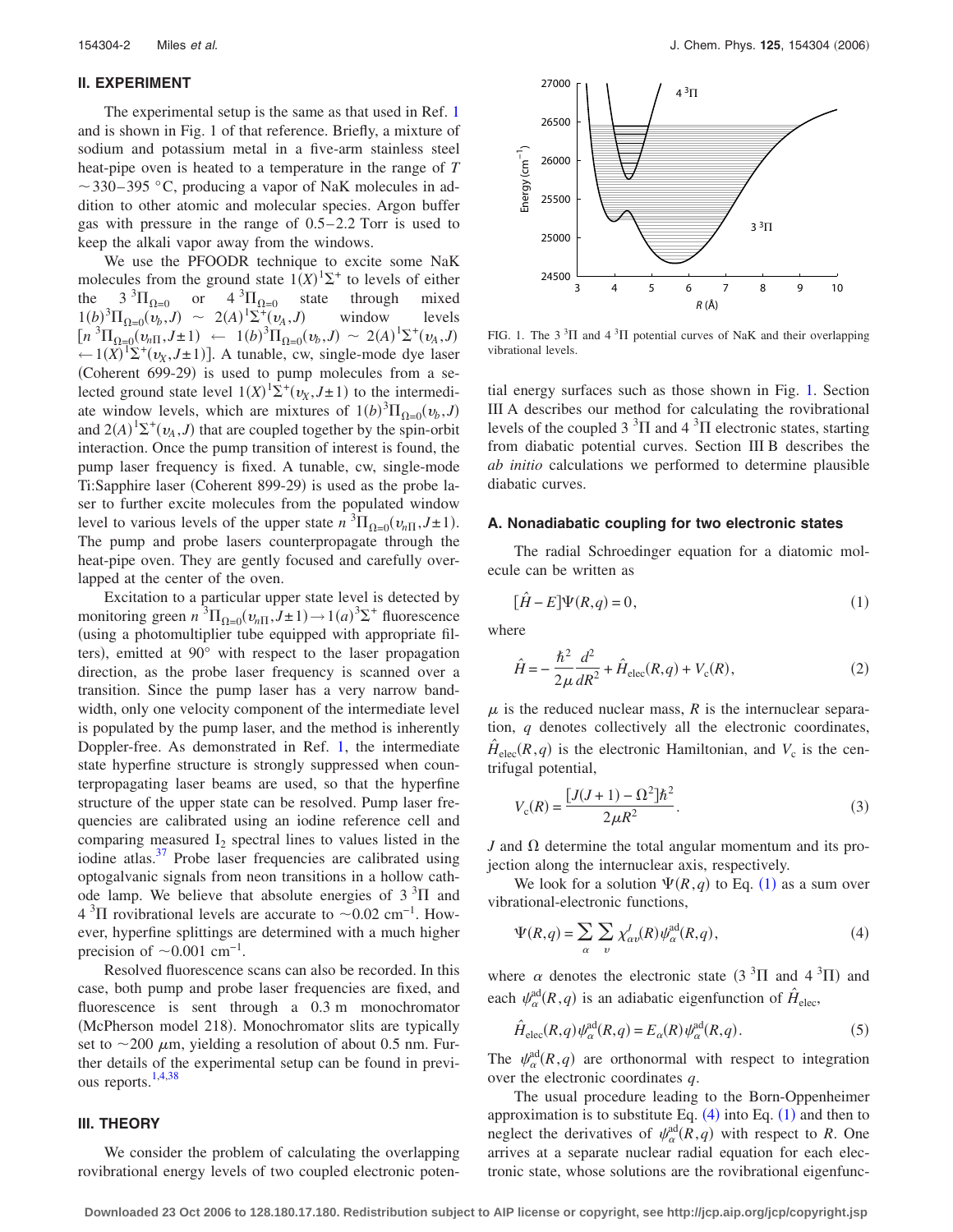<span id="page-2-0"></span>
$$
\psi_1^{\text{ad}}(R,q) = \cos \theta(R)\psi_1^{\text{dia}}(q) - \sin \theta(R)\psi_2^{\text{dia}}(q),\tag{6}
$$

<span id="page-2-1"></span>
$$
\psi_2^{\text{ad}}(R,q) = \sin \theta(R)\psi_1^{\text{dia}}(q) + \cos \theta(R)\psi_2^{\text{dia}}(q). \tag{7}
$$

To emphasize that the diabatic functions usually have a much weaker dependence on *R*, we have dropped the *R* from our notation. It has been pointed out<sup>30[,31](#page-10-6)</sup> that the expansion given by Eqs.  $(6)$  $(6)$  $(6)$  and  $(7)$  $(7)$  $(7)$  enables the *R* derivatives of the adiabatic wave functions to be evaluated in terms of the derivatives of  $\theta(R)$ .

We now look for a solution to Eq.  $(1)$  $(1)$  $(1)$  that has the form of Eq. ([4](#page-1-2)), without the expectation that the coupling between

the electronic states will be neglected. We will regard Eq. ([4](#page-1-2)) as a double sum over vibrational-electronic basis functions labeled by the indices  $\alpha$  and  $\nu$ . The exact form of the functions  $\chi^J_{\alpha\nu}(R)$  will not be specified until later, although we assume that they form an orthonormal set. We can find the eigenfunctions of Eq.  $(1)$  $(1)$  $(1)$  by diagonalizing the matrix representation of  $\hat{H}$ ,

<span id="page-2-2"></span>
$$
H^{J}_{\alpha v,\alpha' v'} = \int \int \chi^{J}_{\alpha v}(R) \psi^{\text{ad}}_{\alpha}(R,q) \hat{H} \chi^{J}_{\alpha' v'}(R) \psi^{\text{ad}}_{\alpha'}(R,q) dRdq. \tag{8}
$$

All of the terms in Eq. ([8](#page-2-2)), including the effect of the  $d^2/dR^2$ operator on the basis function  $\chi^{\bar{J}}_{\alpha' \nu'}(R) \psi^{\text{ad}}_{\alpha'}(R,q)$ , can be evaluated exactly using the expansion in Eqs.  $(6)$  $(6)$  $(6)$  and  $(7)$  $(7)$  $(7)$ . Using trigonometry and integration by parts, we obtain

$$
H'_{\alpha v, \alpha' v'} = \delta_{\alpha, \alpha'} \int \chi'_{\alpha v}(R) \left[ -\frac{\hbar^2}{2\mu} \frac{d^2}{dR^2} + E_{\alpha}(R) + V_c(R) + \frac{\hbar^2}{2\mu} \left(\frac{d\theta}{dR}\right)^2 \right] \chi'_{\alpha' v'}(R) dR
$$
  
+ 
$$
(1 - \delta_{\alpha, \alpha'}) \frac{\hbar^2}{2\mu} \int \left[ \frac{d\chi'_{\alpha v}}{dR} \chi'_{\alpha' v'} - \chi'_{\alpha v} \frac{d\chi'_{\alpha' v'}}{dR} \right] \frac{d\theta}{dR} dR \quad \text{for } \alpha \leq \alpha'.
$$
 (9)

The restriction  $\alpha \le \alpha'$  is based on the convention  $\alpha = 1$  for 3<sup>3</sup>H and  $\alpha = 2$  for 4<sup>3</sup>H. One should use Eq. ([9](#page-2-2)) to construct the upper triangular part of the matrix and then invoke symmetry.

The first term on the right hand side of Eq. ([9](#page-2-2)) suggests a natural definition of the  $\chi^J_{\alpha\nu}(R)$ . We will require these functions to be eigenfunctions associated with the eigenvalues  $E_{av}^{(0)}$  of the following radial Schroedinger equation:

<span id="page-2-3"></span>
$$
\left[ -\frac{\hbar^2}{2\mu} \frac{d^2}{dR^2} + E_{\alpha}(R) + V_{\rm c}(R) + \frac{\hbar^2}{2\mu} \left( \frac{d\theta}{dR} \right)^2 - E_{\alpha\nu}^{J(0)} \right] \chi_{\alpha\nu}^J(R) = 0. \tag{10}
$$

In other words, the functions  $\chi^J_{\alpha\nu}(R)$  and the eigenvalues  $E^{J(0)}_{\alpha\nu}$  are the vibrational wave functions and energies for two potential curves that are slightly modified from the pure Born-Oppenheimer  $3<sup>3</sup>\Pi$  and  $4<sup>3</sup>\Pi$  potentials. Each effective potential is formed by adding an additional term to the adiabatic Born-Oppenheimer potential,

<span id="page-2-5"></span>
$$
V_{\text{eff}}^{\alpha}(R) = E_{\alpha}(R) + \frac{\hbar^2}{2\mu} \left(\frac{d\theta}{dR}\right)^2.
$$
\n(11)

The rovibrational functions  $\chi^J_{\alpha\nu}(R)$  and the corresponding energies  $E^{J(0)}_{\alpha\nu}$  that solve Eq. ([10](#page-2-3)) can easily be determined numeri-cally by using, for example, Le Roy's code LEVEL.<sup>[39](#page-10-14)</sup> The superscript zero is a reminder that the energies  $E_{av}^{J(0)}$  are calculated for two potential curves before the coupling between them is included.

With the definitions of the functions  $\chi^J_{\alpha\nu}(R)$  given above, the matrix elements of  $\hat{H}$  can be written in final form as

<span id="page-2-4"></span>
$$
H_{\alpha v, \alpha' v'}^J = \delta_{\alpha, \alpha'} \delta_{v, v'} E_{\alpha v}^{J(0)} + (1 - \delta_{\alpha, \alpha'}) \frac{\hbar^2}{2\mu} \int \left[ \frac{d\chi_{\alpha v}^J}{dR} \chi_{\alpha' v'}^J - \chi_{\alpha v}^J \frac{d\chi_{\alpha' v'}^J}{dR} \right] \frac{d\theta}{dR} dR \quad \text{for } \alpha \le \alpha'.
$$
 (12)

The matrix of  $\hat{H}$  defined by Eq. ([12](#page-2-4)) is in block form

$$
H'_{\alpha\nu,\alpha'\nu'} \rightarrow \begin{pmatrix} 3^{3}\Pi \text{ block} & \text{nonadiabatic} \\ \frac{(\text{diagonal})}{\text{nonadiabatic}} & \frac{\text{coupling terms}}{4^{3}\Pi \text{ block}} \\ \text{coupling terms} & \text{(diagonal)} \end{pmatrix}.
$$
 (13)

The diagonal elements are the "unperturbed" rovibrational energies  $E_{\alpha\nu}^{J(0)}$  for the modified 3<sup>3</sup>II and 4<sup>3</sup>II potentials given by Eq.  $(11)$  $(11)$  $(11)$ . The energies of the coupled system are found by diagonalizing the matrix. The eigenvectors of the matrix give the mixing coefficients of each state.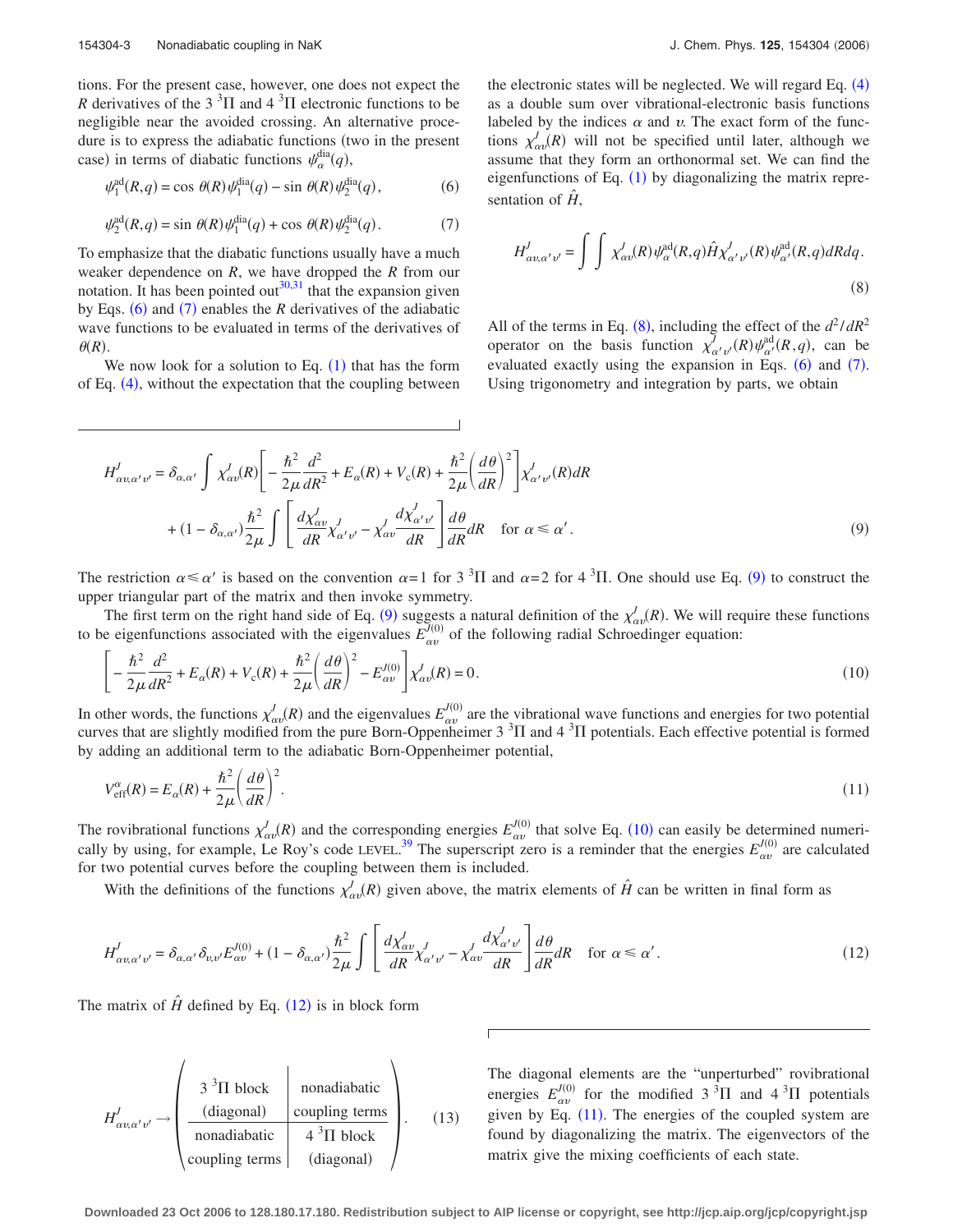<span id="page-3-0"></span>TABLE I. The long range orbitals used to augment the TZV basis set for the present calculations.

| Na orbital     | Exponent | K orbital        | Exponent |
|----------------|----------|------------------|----------|
| S              | 0.00766  | S.               | 0.00600  |
| d              | 0.271 90 | $\boldsymbol{p}$ | 0.063 90 |
| $\overline{d}$ | 0.09064  | $\boldsymbol{p}$ | 0.019 80 |
| $\overline{d}$ | 0.028 90 | $\boldsymbol{p}$ | 0.00520  |
| d              | 0.01000  | d                | 0.173 20 |
|                |          | d                | 0.057 74 |
|                |          | d                | 0.02660  |
|                |          | d                | 0.00500  |
|                |          |                  |          |

# **B.** *Ab initio* **calculation of diabatic potentials**

We have used the block diagonalization method<sup>34</sup> to calculate the diabatic potentials. This method provides an effective technique for transforming the results of a standard electronic structure calculation, which we performed using the GAMESS code, $40$  into diabatic potential curves. One obtains diabatic potentials of comparable accuracy to the adiabatic potentials.

Our calculations for NaK are similar to the ones we have performed for other systems. $35,36$  $35,36$  The general procedure involves multiconfiguration self-consistent field (MCSCF) calculations at each value of *R*, then a rotation of the molecular orbitals in the active space to bring them to a form close to so-called "reference" orbitals, which are defined in a way that minimizes their variation with *R*. Finally, a configuration interaction (CI) calculation is performed to determine the adiabatic and diabatic energies.

For this discussion, we will focus on the features specific to NaK, such as the basis set and the definition of the reference orbitals. The basis set was Dunning's triple-zeta valence basis set  $(TZV)$ ,<sup>[41](#page-10-16)</sup> augmented by long range orbitals used to describe excited states. The basis set was designed to represent accurately the first several excited electronic states of NaK. Asymptotically, these states included the 3*S* and 3*P* of Na and the 4*S*, 4*P*, 5*S*, 3*D*, and 5*P* of K. The added orbitals are listed in Table [I.](#page-3-0)

For the MCSCF calculations of states of  ${}^{3}$ II symmetry, we used an active space of two  $\sigma$  and five  $\pi$  orbitals for the two valence electrons. The two  $\sigma$  orbitals correlate with the asymptotic  $3s_{\text{Na}}$  and  $4s_{\text{K}}$  orbitals, and the five  $\pi$  orbitals correlate with the asymptotic  $3p_{\text{Na}}$ ,  $4p_{\text{K}}$ ,  $5p_{\text{K}}$ ,  $3d_{\text{K}}$ , and  $4d_{\text{K}}$ orbitals. We minimized the sum of the energies of the five lowest  ${}^{3}\Pi$  states. After the MCSCF calculations, we rotated the converged  $\sigma$  orbitals to match the ground state and first excited state  $\sigma$  orbitals of NaK<sup>+</sup>, which were obtained by separate unrestricted Hartree-Fock (UHF) calculations at the same value of  $R$ . The two  $\sigma$  orbitals thereby obtained have a very clear interpretation. At large  $R$ , one becomes  $3s_{Na}$ , and the other becomes  $4s<sub>K</sub>$ . As *R* decreases, there is a gradual transformation to a pair of orbitals that can be characterized as a bonding/antibonding pair,

<span id="page-3-2"></span>
$$
\sigma \approx \frac{1}{\sqrt{2}} (3s_{\text{Na}} + 4s_{\text{K}}), \quad \sigma^* \approx \frac{1}{\sqrt{2}} (3s_{\text{Na}} - 4s_{\text{K}}). \tag{14}
$$

We rotate the five  $\pi$  orbitals to match reference orbitals

<span id="page-3-1"></span>TABLE II. Orbital occupancies for the six CSF's that contribute significantly to the first five  ${}^{3}$ H adiabatic states. The bonding and antibonding orbitals  $\sigma$  and  $\sigma^*$  are related to the 3s<sub>Na</sub> and 4s<sub>K</sub> atomic orbitals by Eq. ([14](#page-3-2)).

| CSE                 | Orbital occupancy<br>(excluding core) |
|---------------------|---------------------------------------|
| $\Phi_1$            | $(\sigma)^1(\pi_{{\rm K}(4p)})^1$     |
| $\Phi_2$            | $(\sigma^*)^1(\pi_{\text{Na}(3p)})^1$ |
| $\Phi$ <sub>3</sub> | $(\sigma)^1(\pi_{K(3d)})^1$           |
| $\Phi_4$            | $(\sigma)^1(\pi_{{\rm K}(5p)})^1$     |
| $\Phi_{\varsigma}$  | $(\sigma)^1(\pi_{K(4d)})^1$           |
| $\Phi_6$            | $(\sigma)^1(\pi_{\text{Na}(3p)})^1$   |

that were obtained as follows. We initially performed MC-SCF calculations at a very large value of  $R(10000a_0)$  that determined the excited atomic orbitals  $4p_K$ ,  $3p_{Na}$ ,  $3d_K$ ,  $5p_K$ , and  $4d_K$ . At each smaller *R*, for the  $\pi$  orbitals, we defined a set of "shifted orbitals" using the same expansion coefficients in terms of the atomic orbitals. These orbitals were normalized and then symmetrically orthogonalized<sup>42</sup> to obtain the  $\pi$  reference orbitals. This procedure has been shown $43$  to produce the set of orthonormal orbitals closest to the original set.

The next step was to perform a CI calculation using the converged and rotated orbitals. We froze the NaK++ core and did a full CI calculation for the two valence electrons. The number of configuration state functions (CSF's) for this calculation was 1525. The dimension of the diabatic Hamiltonian that we initially calculated was determined by investigating which CSF's contributed most strongly to the  $3 \text{ }^{3}\text{H}$ and  $4 \, \mathrm{^{3} \Pi}$  adiabatic eigenfunctions. We found that six CSF's contribute significantly to the first five electronic states. These six CSF's are shown in Table [II.](#page-3-1) Therefore, we set the dimension of the diabatic matrix to six.

The diagonal elements of  $H_{dia}$  are shown in Fig. [2.](#page-4-0) The potentials determined by our UHF calculation for the ground state and the first excited state of NaK<sup>+</sup> are also shown. The curves have not been shifted to the experimental asymptotic values. There are three types of curves. Curves in the first class are roughly parallel to the ground state  $N a K<sup>+</sup>$  curve, which asymptotically approaches  $Na(3s) + K^{+}$ . The occupied orbitals for these curves include the bonding  $\sigma$  orbital described by Eq.  $(14)$  $(14)$  $(14)$ . Curves in the second class are roughly parallel to the excited state NaK<sup>+</sup> curve, which asymptotically approaches  $Na^+ + K(4s)$ . The occupied orbitals for these curves include the antibonding  $\sigma^*$  orbital described by Eq. ([14](#page-3-2)). The final class corresponds to ion pair states that sepa-rate to Na<sup>−</sup> + K<sup>+</sup>. The dashed curves in Fig. [2](#page-4-0) are the adiabatic  $2 \text{ }^{3}\Pi$ ,  $3 \text{ }^{3}\Pi$ , and  $4 \text{ }^{3}\Pi$  potential curves. Close examination of these curves indicates that the  $3<sup>3</sup>$ II adiabatic potential results from several diabatic potentials. The inner well is formed from the  $\sigma$ -type curve with the asymptote Na(3s)+K(5p). The barrier is a result of the crossing between this curve and the repulsive  $\sigma^*$  curve that dissociates to  $\text{Na}(3p) + \text{K}(4s)$ . We note that the ion pair curve cuts through and mixes with the repulsive  $\sigma^*$  curve and the Na(3*s*)+K(3*d*)  $\sigma$  curve in the range from  $R = 10$   $a_0$  to 16  $a_0$  to form the outer well. Finally, the  $4 \text{ }^{3}\Pi$  potential is composed of the Na(3s)+K(5p)  $\sigma$ curve and the  $\sigma^*$  Na(3*p*)+K(4*s*) curve.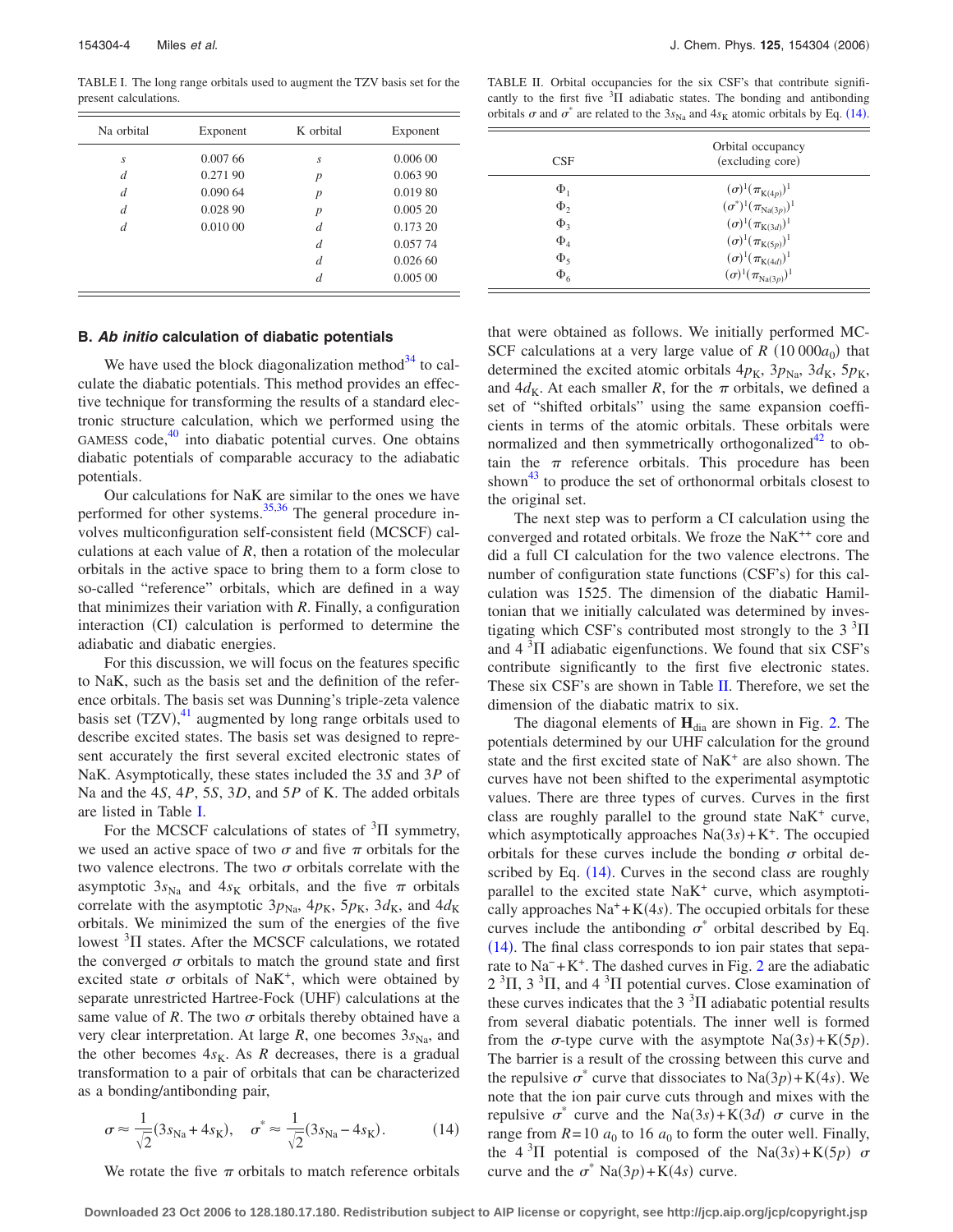<span id="page-4-0"></span>

FIG. 2. Ab initio<sup>3</sup> $\Pi$  diabatic potentials for NaK and adiabatic potentials for NaK<sup>+</sup>. The <sup>3</sup> $\Pi$  diabatic potentials are numbered 1–6 in ascending order, according to the energy of their asymptotes. The  $2\,{}^{3}\Pi$ ,  $3\,{}^{3}\Pi$ , and  $4\,{}^{3}\Pi$ adiabatic potentials are shown with dashed lines. At different regions of *R*, the  $3<sup>3</sup>$ II potential has significant contributions from four different diabatic potentials.

For the present application, we reduce the  $6 \times 6$  diabatic representation to a simpler,  $2 \times 2$  form that only includes the  $3<sup>3</sup>\Pi$  and  $4<sup>3</sup>\Pi$  states. This  $2 \times 2$  representation accurately describes the diabatic crossing that forms the avoided crossing between the adiabatic  $3<sup>3</sup>\Pi$  and  $4<sup>3</sup>\Pi$  states, but it models the coupled diabatic states at the bottom of the outer well of the  $3<sup>3</sup>$ II adiabatic potential by a single effective potential. The nonadiabatic coupling of the  $2<sup>3</sup>\Pi$  and  $3<sup>3</sup>\Pi$  states is much weaker than the coupling of the  $3<sup>3</sup>\Pi$  and  $4<sup>3</sup>\Pi$  states. As one can see from the adiabatic (dashed) curves in Fig. [2,](#page-4-0) the change in the electronic wave function at the bottom of the outer well of the  $3<sup>3</sup>\Pi$  adiabatic potential is much more gradual than it is near the  $3 \times 3\Pi$ -4  $\times$  avoided crossing. The rovibrational levels localized in this part of the  $3<sup>3</sup>\Pi$  adiabatic potential could be well fitted by a single potential, so simplifying the coupling there appears justified.

To obtain the desired  $2 \times 2$  diabatic representation, we must rearrange the  $6 \times 6$  H<sub>dia</sub> into blocks. We isolate the  $\sigma$ curve that correlates with the asymptotic limit  $Na(3s)$  $+K(5p)$ . This curve is the one that dominates the inner well of the adiabatic  $3 \text{ }^{3}\Pi$  state. We rearrange  $H_{\text{dia}}$  so that this element is in the  $(1, 1)$  position. We denote the rearranged matrix  $\mathbf{H}'_{di}$ . Then we evaluate  $\mathbf{T}^{\dagger} \mathbf{H}'_{di} \mathbf{T}$ , where **T** has the following block form:

$$
\mathbf{T} = \left(\frac{1}{0} \left| \frac{0}{\mathbf{T}(5 \times 5)} \right| \right),\tag{15}
$$

and  $T(5 \times 5)$  is the transformation that diagonalizes the lower  $5 \times 5$  block of  $H'_{diab}$ . When we apply **T** to  $H'_{diab}$ , we

<span id="page-4-1"></span>

FIG. 3. Ab initio  $2 \times 2$  adiabatic and diabatic representations for the 3<sup>3</sup>II and  $4<sup>3</sup>\Pi$  states. The coupling term is the off diagonal element of the diabatic matrix. The positions of the calculated minimum energies for the inner and outer wells of the  $3<sup>3</sup>\Pi$  adiabatic potential are 4.13 and 6.12 Å, respectively. The difference in the energies calculated for the inner and outer minima of that potential is 480.0 cm<sup>-1</sup>. (Compare Fig. [8,](#page-8-0) which gives the corresponding fitted values.)

obtain a new matrix whose lower  $5 \times 5$  block is diagonal but has nonzero elements in the first row and column. We can identify one of the lower diagonal elements as a composite state corresponding to the outer well of the  $3<sup>3</sup>$ II adiabatic potential. This element, the  $(1, 1)$ , and the elements from the first row and column that couple them form the desired 2  $\times$  2 diabatic potential. The diagonal and off diagonal elements of this matrix are shown in Fig. [3.](#page-4-1)

## **IV. RESULTS AND DISCUSSION**

#### **A. Experimental results**

# *1. Level energies for the* **3<sup>3</sup>** *and* **4 <sup>3</sup>** *electronic states*

Measured energies for 40 levels of the <sup>23</sup>Na<sup>39</sup>K 4<sup>3</sup> $\Pi_{\Omega=0}$ state with  $0 \le v \le 8$  and 9 levels of the <sup>23</sup>Na<sup>39</sup>K 4 <sup>3</sup> $\Pi_{\Omega=2}$  state are listed in Table 1 of the Electronic Physics Auxiliary Publication Service (EPAPS) deposit associated with the present article.<sup>44</sup> Measured energies for 290 rovibrational levels of the <sup>23</sup>Na<sub>3</sub><sup>39</sup>K 3<sup>3</sup> $\Pi_{\Omega=0}$  state with 6  $\leq v \leq 53$  were previously reported $45$  in EPAPS Table 2 of Ref. [4.](#page-10-2) In addition, energies for 32 levels of the <sup>23</sup>Na<sup>39</sup>K 3<sup>3</sup> $\Pi_{\Omega=2}$  state and for four levels of the <sup>23</sup>Na<sup>41</sup>K 3<sup>3</sup> $\Pi_{\Omega=0}$  state were also reported in that work. The vibrational levels of the minor isotopomer were useful in making the absolute vibrational numbering assignment.

Because the vibrational spacings of the  $4\,{}^{3}\Pi$  state are much larger than those of the  $3<sup>3</sup>\Pi$  state and because levels of the 3<sup>3</sup>II state with  $\nu$  < 32 lie well below any levels of the  $4 \frac{3}{11}$  state with the same *J*, most of the observed levels of the  $3<sup>3</sup>$ II state reported in Ref. [4](#page-10-2) are not strongly perturbed by  $3 \text{ }^{3}\Pi \sim 4 \text{ }^{3}\Pi$  nonadiabatic coupling effects. As a result, we were able to fit Dunham coefficients to the experimentally measured energies of the  $3<sup>3</sup>$ II outer well levels and to use the inverted perturbation approximation  $(IPA)$  method<sup>46</sup> to obtain a mapping of an effective  $3<sup>3</sup>$ II state potential that was able to reproduce observed energies of 264 relatively unperturbed  $3^{3}\Pi_{\Omega=0}$  levels with a standard deviation of 0.2[4](#page-10-2) cm<sup>-1.4</sup> Twenty-six of the original 290 3<sup>3</sup> $\Pi_{\Omega=0}$  levels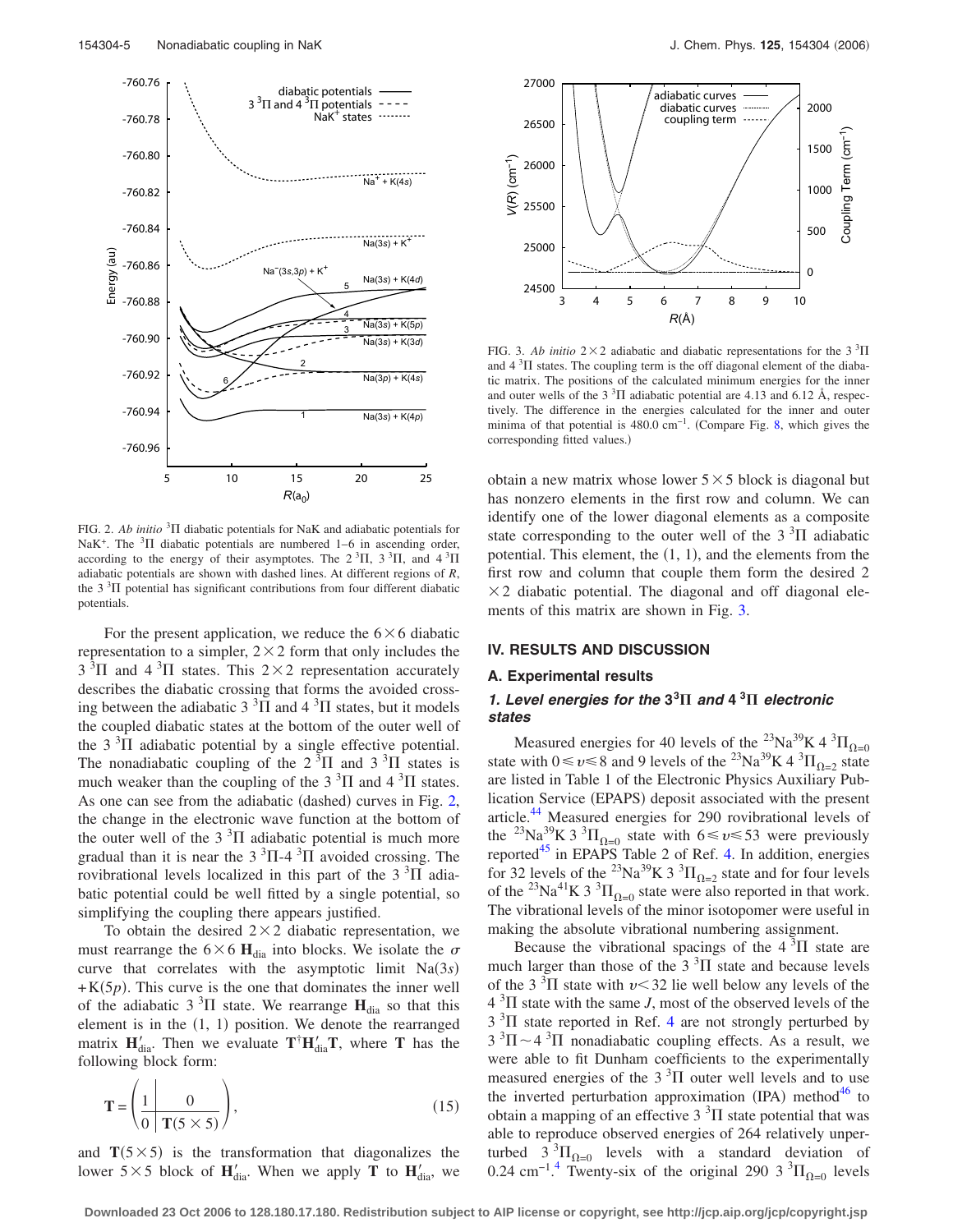<span id="page-5-0"></span>

FIG. 4. Excitation spectra showing the hyperfine structure of various  $3<sup>3</sup>\Pi$ and  $4\text{ }^{3}\Pi$  rovibrational levels. The upper states for each transition are labeled in the figure, and in each case, the lower state is the predominantly triplet component of a window level  $1(b)^3 \Pi_{\Omega=0}(v_b, J-1) \sim 2(A)^{1} \Sigma^+(v_A, J-1)$  $-1$ ). For scans (a) and (b)  $v_b = 17$  and  $v_A = 18$ ; for (c) and (d)  $v_b = 18$  and  $v_A$ = 20. The measured hyperfine splittings increase with *J* for both electronic states. However, for levels of the same *J* in the same energy range, the  $4 \frac{3}{11}$ hyperfine splittings are smaller than those of the  $3<sup>3</sup>\Pi$  state.

(all with  $v \ge 32$ ) are more strongly affected by nonadiabatic coupling effects and were therefore excluded from the IPA fit.

On the other hand, levels of the  $3<sup>3</sup>\Pi$  state lying above the  $4 \, \mathrm{^{3} \Pi}$  state minimum have vibrational spacings of  $\sim$ 32 cm<sup>-1</sup>. Consequently, no 4<sup>3</sup> $\Pi$  level lies more than 16 cm<sup>-1</sup> from a 3<sup>3</sup>Π level of the same *J* and  $\Omega$ , and as a result, all  $4 \, \mathrm{^{3} \Pi}$  levels are strongly perturbed by nonadiabatic coupling effects. Attempts to fit Dunham coefficients to the measured  $4 \, \mathrm{^{3} \Pi}$  energies and to carry out an IPA analysis of the  $4 \, \mathrm{^{3} \Pi}$  state were not successful. Thus an analysis like the one presented in Sec. III A that explicitly takes into account nonadiabatic coupling effects is necessary in order to reproduce measured  $4 \, \mathrm{^{3} \Pi}$  energies accurately. Sections IV B and IV C present the details of our determination of the  $2\times 2$ diabatic potentials that describe the 3<sup>3</sup> $\Pi$  and 4<sup>3</sup> $\Pi$  states and the resulting effects that can be ascribed to nonadiabatic coupling.

#### *2. Bound-free spectra*

Levels associated primarily with the  $3<sup>3</sup>\Pi$  or  $4<sup>3</sup>\Pi$  state are not easily distinguished from each other using just a comparison of PFOODR excitation spectra. High lying levels of the  $3<sup>3</sup>\Pi$  state and low lying levels of the  $4<sup>3</sup>\Pi$  state coexist in the same energy region, and from a particular intermediate state window level  $^{3}\Pi_{\Omega=0}(v_{b},J)$  $\sim$  2(*A*) <sup>1</sup> $\Sigma$ <sup>+</sup>( $v_A$ ,*J*) we observe two rotational transitions (*P*<sub>11</sub>) and  $R_{11}$ ) into each vibrational level of both upper states. Moreover, each transition displays a hyperfine structure pattern consisting of four peaks, with the hyperfine splittings of transitions to  $4 \text{ }^{3}\Pi_{\Omega=0}$  levels being only slightly smaller than those associated with  $3 \text{ }^{3}\Pi_{\Omega=0}$  levels. Figure [4](#page-5-0) presents spec-

<span id="page-5-1"></span>

FIG. 5. Comparison of the bound-free spectra for various upper state rovibrational levels: (a) a predominantly  $4 \text{ }^{3} \Pi$  level  $[4 \text{ }^{3} \Pi_{\Omega=0}(v=5, J=27)]$ , (b) a predominantly  $3^{3}\Pi$  level  $[3^{3}\Pi_{\Omega=0}(v=35, J=46)]$ , and (c) a mixed level  $[4^{3}\Pi_{\Omega=0}(v=1, J=27) \sim 3^{3}\Pi_{\Omega=0}(v=37, J=27)].$ 

tra that have been assigned to each state and illustrates how similar they can be.

Fortunately, transitions to the  $3<sup>3</sup>\Pi$  and  $4<sup>3</sup>\Pi$  states can be differentiated by considering resolved bound-free spectra. These resolved spectra correspond to fluorescence from a particular upper state rovibrational level to the continuum of levels of the  $1(a)$ <sup>3</sup> $\Sigma$ <sup>+</sup> state for fixed pump and probe laser frequencies. Figure [5](#page-5-1) shows spectra recorded for the rovibrational levels (a)  $4 \, {}^{3} \Pi_{\Omega=0}(v=5, J=27)$ , (b)  $3 \, {}^{3} \Pi_{\Omega=0}(v=35, J=5)$  $(46)$ , and (c) for the mixed level  $4 \, {}^{3} \Pi_{\Omega=0}$  ( $v=1, J=27$ )  $\sim$  3<sup>3</sup> $\Pi_{\Omega=0}$  (*v*=37,*J*=27). In Fig. [5](#page-5-1)(a), the upper level has predominantly  $4 \, \mathrm{^{3} \Pi}$  character and the bound-free spectrum exhibits a single peak around 490 nm. In Fig.  $5(b)$  $5(b)$ , the upper level has predominantly  $3<sup>3</sup>$ II character and the spectrum is broader, with the major peaks in the range 502– 512 nm. Figure  $5(c)$  $5(c)$  illustrates the interesting case where levels are strongly mixed, and the bound-free spectrum exhibits features associated with both the 3<sup>3</sup> $\Pi$  and 4<sup>3</sup> $\Pi$  states. The ratio of the emissions in the spectral regions near 490 and 508 nm is determined by the mixing amplitudes of the  $3<sup>3</sup>\Pi$  and  $4<sup>3</sup>\Pi$ rovibrational levels. In fact, by invoking a two-state model, or in some cases a three-state model, we can estimate the mixing probabilities directly from these experimental spectra (see Appendix). Table [III](#page-6-0) shows, for selected levels, the comparison between the experimental mixing probablities and those calculated by the nonadiabatic coupling model. The agreement is quite good.

The differences between  $3<sup>3</sup>\Pi$  and  $4<sup>3</sup>\Pi$  bound-free spectra can be explained by considering Fig. [6,](#page-6-1) which shows the calculated NaK 3<sup>3</sup>II, 4<sup>3</sup>II, and  $1(a)$ <sup>3</sup> $\Sigma$ <sup>+</sup> potential curves of Magnier *et al.*<sup>[33](#page-10-8)</sup> and the corresponding difference potentials. The analysis predicts the energy range of the bound-free spectrum for each upper state level. For the  $4\,{}^{3}\Pi$  state, the vibrational functions of the narrow, V-shaped potential span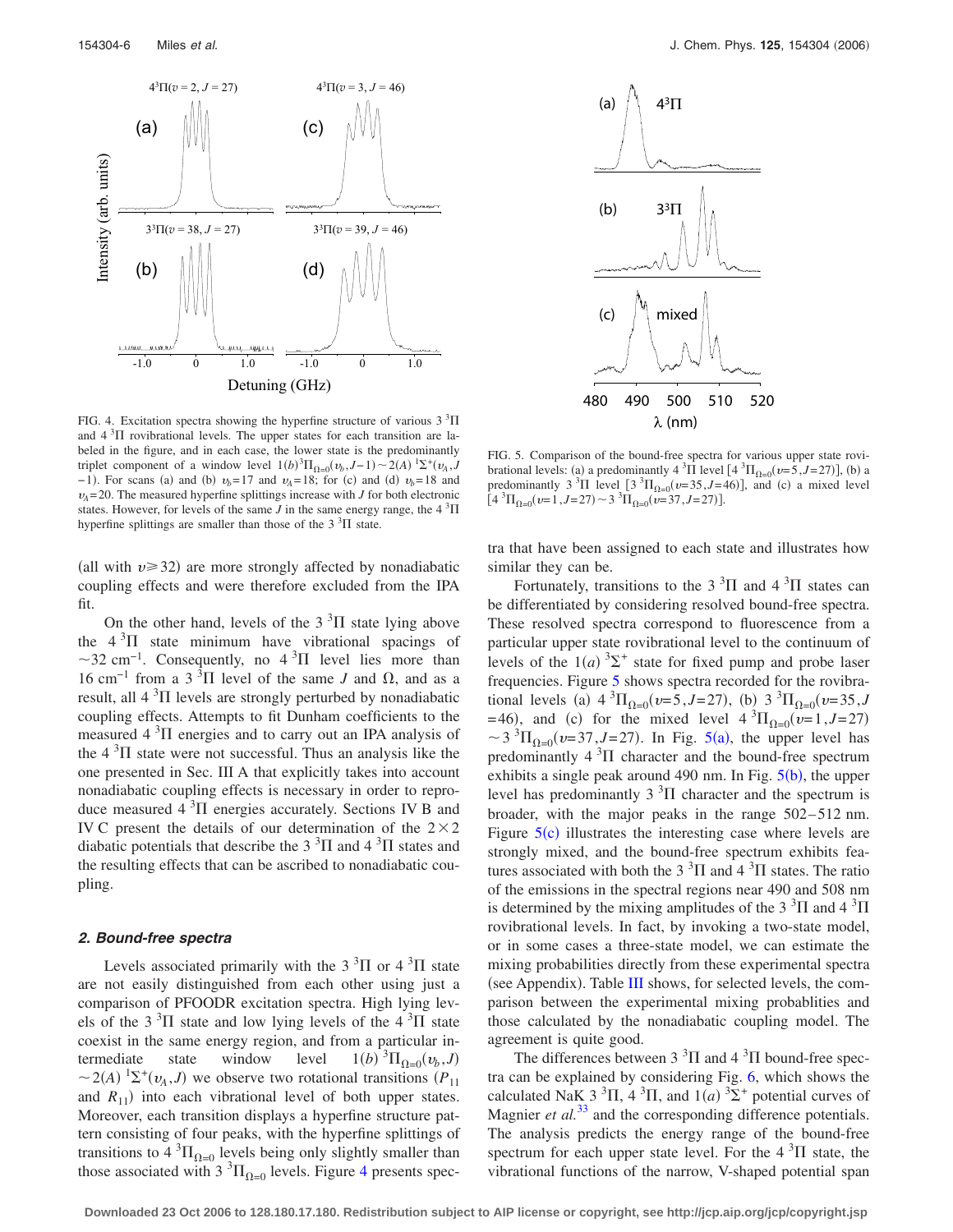<span id="page-6-0"></span>TABLE III. Experimental and calculated NaK  $4 \cdot {}^{3}\Pi(v, J) \sim 3 \cdot {}^{3}\Pi(v', J)$  mixing amplitudes. The experimental data for each set of two or three states were analyzed separately using the model discussed in the Appendix. Except as noted, the experiments and the calculations give the same assignment of predominant  $3\,{}^{3}\Pi$  or  $4\,{}^{3}\Pi$ character.

|                                    |                |    | Experimental    |                      | Theoretical                |                      |                            |
|------------------------------------|----------------|----|-----------------|----------------------|----------------------------|----------------------|----------------------------|
| 3 or $4 \times 3\Pi$<br>assignment | $v$ or $v'$    | J  | Energy $(cm-1)$ | $3^3\Pi$<br>fraction | $4~^{3}$ $\Pi$<br>fraction | $3^3\Pi$<br>fraction | $4~^{3}$ $\Pi$<br>fraction |
| 3                                  | 36             | 16 | 25 973.24       | 0.888                | 0.112                      | 0.963                | 0.037                      |
| $\overline{4}$                     | 1              | 16 | 25 997.21       | 0.226                | 0.774                      | 0.111                | 0.889                      |
| 3                                  | 37             | 16 | 26 007.58       | 0.887                | 0.113                      | 0.975                | 0.025                      |
| $4^{\mathrm{a}}$                   | $\mathbf{1}$   | 27 | 26 025.10       | 0.430                | 0.570                      | 0.580                | 0.421                      |
| $3^a$                              | 37             | 27 | 26 028.53       | 0.570                | 0.430                      | 0.505                | 0.495                      |
| 3                                  | 37             | 46 | 26 081.68       | 0.818                | 0.182                      | 0.926                | 0.074                      |
| $\overline{4}$                     | 1              | 46 | 26 109.54       | 0.428                | 0.572                      | 0.401                | 0.599                      |
| 3                                  | 38             | 46 | 26 119.25       | 0.754                | 0.246                      | 0.704                | 0.296                      |
| $\overline{4}$                     | $\overline{c}$ | 25 | 26 143.96       | 0.394                | 0.606                      | 0.364                | 0.636                      |
| 3                                  | 41             | 25 | 26 159.62       | 0.606                | 0.394                      | 0.737                | 0.263                      |
| 3                                  | 44             | 27 | 26 250.86       | 0.834                | 0.166                      | 0.879                | 0.121                      |
| $\overline{4}$                     | 3              | 27 | 26 275.08       | 0.452                | 0.548                      | 0.462                | 0.538                      |
| 3                                  | 45             | 27 | 26 289.84       | 0.714                | 0.286                      | 0.707                | 0.293                      |
| 3                                  | 48             | 14 | 26 354.53       | 0.721                | 0.279                      | 0.886                | 0.114                      |
| $\overline{4}$                     | $\overline{4}$ | 14 | 26 360.41       | 0.279                | 0.721                      | 0.216                | 0.784                      |
| 3                                  | 49             | 44 | 26 442.41       | 0.823                | 0.177                      | 0.897                | 0.103                      |
| $\overline{4}$                     | $\overline{4}$ | 44 | 26 465.28       | 0.400                | 0.600                      | 0.422                | 0.578                      |
| 3                                  | 50             | 44 | 26 474.99       | 0.777                | 0.223                      | 0.745                | 0.255                      |
| $\overline{4}$                     | 5              | 27 | 26 498.39       | 0.231                | 0.769                      | 0.180                | 0.820                      |
| 3                                  | 53             | 27 | 26 512.60       | 0.769                | 0.231                      | 0.914                | 0.086                      |

<sup>a</sup>Assignment of predominant character (3<sup>3</sup> $\Pi$  or 4<sup>3</sup> $\Pi$ ) based on the experimental mixing amplitudes.

a small range of *R*, leading to predicted emission over the relatively narrow range 479– 490 nm. The single peak shown in Fig.  $5(a)$  $5(a)$  is consistent with this prediction, although one might expect to see more oscillations in the spectrum since the upper state vibrational level is  $v=5$ . However, the  $4 \text{ }^{3}\Pi-1(a) \text{ }^{3}\Sigma^{+}$  transition dipole moment  $\mu(R)$  exhibits a

<span id="page-6-1"></span>

FIG. 6. Illustration of the relation between the difference potentials for the upper and lower electronic states of a bound-free transition and the expected energy (wavelength) range of the observed spectrum. The minimum and maximum values of the difference potentials between the dashed lines for each initial state provide an estimate of the energy range for the bound-free spectra, as discussed in the text.

sharp dependence on *R* near the avoided crossing of the  $4 \frac{3}{11}$ and  $3<sup>3</sup>\Pi$  curves, switching from high values to low values with increasing *R*. [The 3<sup>3</sup> $\Pi$ -1(*a*)<sup>3</sup> $\Sigma$ <sup>+</sup> transition dipole moment exhibits a complementary change.] The strong *R* dependence of  $\mu(R)$  cuts off additional oscillations in the  $4 \text{ }^{3}\Pi \rightarrow 1(a) \text{ }^{3}\Sigma^{+}$  bound-free spectra that would otherwise be observable at shorter wavelengths. The vibrational functions of the  $3<sup>3</sup>\Pi$  potential exhibit more nodes and extend over a larger range of *R*. As a result the predicted spectrum is broader and extends over the range 475– 543 nm. Experimentally, we observe  $4 \text{ }^3\Pi \rightarrow 1$  (*a*)  $^3\Sigma^+$  emission between 485 and 495 nm and  $3 \times 3\text{H} \rightarrow 1$  *(a)*  $3\text{H}$  emission primarily in the range 502-512 nm.

# **B. Adjustment of** *ab initio* **diabatic potentials to fit the data**

In Sec. III A, we analyzed the coupling between the  $3<sup>3</sup>$ II and  $4<sup>3</sup>$ II electronic states and we discussed the need to treat these two states together. We describe this coupled system by specifying the  $2 \times 2$  electronic Hamiltonian matrix in the diabatic representation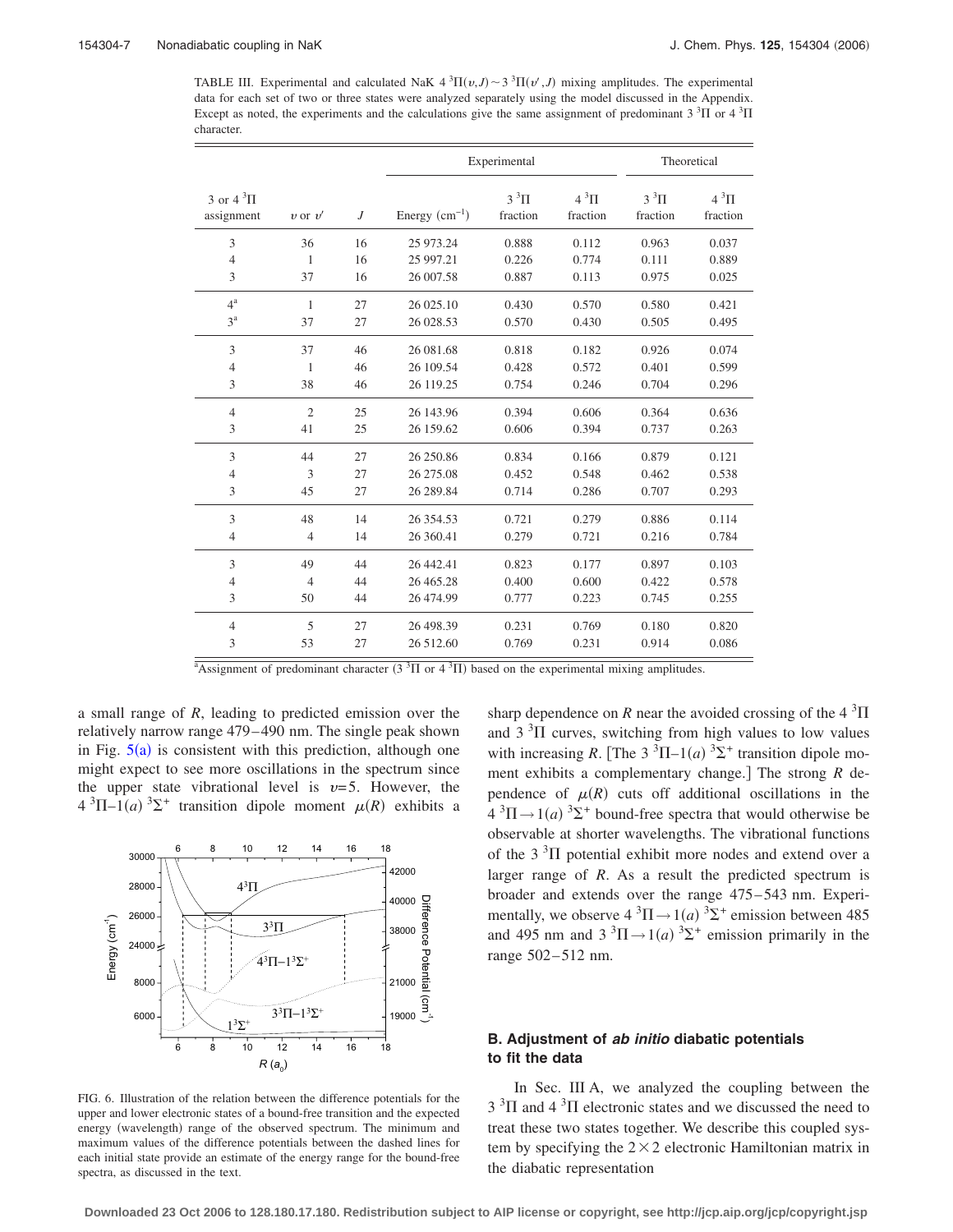<span id="page-7-0"></span>
$$
\mathbf{H}_{\text{dia}}(R) = \begin{pmatrix} V_{11}(R) & V_{12}(R) \\ V_{12}(R) & V_{22}(R) \end{pmatrix}.
$$
 (16)

In order to determine the best diabatic Hamiltonian for the coupled states, we have developed flexible analytic forms for the functions  $V_{11}(R)$ ,  $V_{12}(R)$ , and  $V_{22}(R)$ . These analytic functions depend on parameters that can be adjusted to achieve agreement with experimental data.

We obtain the adiabatic potential curves and the mixing angle  $\theta$  by direct diagonalization of Eq. ([16](#page-7-0)), and then we apply the formalism of Sec. III A to calculate the rovibrational energy levels, including the effects of nonadiabatic coupling. By iteratively varying the parameters of the analytic curves, we match the calculated rovibrational energy levels of the 3<sup>3</sup> $\Pi$  and 4<sup>3</sup> $\Pi$  states to the experimental energy levels. We determine initial estimates for the fitting parameters from our *ab initio* calculations.

## *1. Analytic form for the potentials*

We express each diagonal diabatic potential [denoted generically here by  $V(R)$ ] using a function that has different analytic forms depending on whether *R* is less than or greater than  $R_e$ , the point where  $V(R)$  has its minimum,

<span id="page-7-3"></span>
$$
V(R) = \begin{cases} V_1(R) & \text{if } R \le R_e \\ V_2(R) & \text{if } R > R_e. \end{cases}
$$
 (17)

We use a generalization of the Morse potential for  $R \le R_e$ ,

$$
V_1(R) = Dx(x - 2) + V_{\infty},
$$
\n(18)

where

$$
x = \exp\left[-\sum_{n=1}^{N_{\beta}} \beta_n (R - R_{\rm e})^n\right].
$$
 (19)

<span id="page-7-1"></span>For  $R > R_e$ ,

$$
V_2(R) = \frac{\sum_{n=0}^{N_A} A_n (R - R_e)^n}{(R/R_e)^{N_A + 6}} + V_{\infty}.
$$
 (20)

When  $R$  approaches  $R_e$ , Eq. ([20](#page-7-1)) simplifies to a power series, and as  $R \rightarrow \infty$  it becomes an inverse power series whose leading term behaves as 1/*R*<sup>6</sup> , as it should.

We require that the functions  $V_1(R)$  and  $V_2(R)$  join smoothly at  $R_e$ . Requiring continuity of  $V(R)$  and its first two derivatives at  $R_e$  leads to a set of three algebraic equations that can be solved to determine  $A_0$ ,  $A_1$ , and  $A_2$ . The results are

$$
A_0 = -D,\tag{21}
$$

$$
A_1 = -D\frac{N_A + 6}{R_e},\tag{22}
$$

<span id="page-7-4"></span>
$$
A_2 = D\left(\beta_1^2 - \frac{(N_A + 5)(N_A + 6)}{2R_e^2}\right).
$$
 (23)

We used separate sets of parameters to define the two diagonal diabatic potentials. The off diagonal, diabatic coupling function was defined by

<span id="page-7-5"></span>TABLE IV. The parameters of the best fit for the diagonal elements of the diabatic Hamiltonian for the coupled  $3<sup>3</sup> \Pi - 4<sup>3</sup> \Pi$  system. The parameters are defined in Eqs.  $(17)$  $(17)$  $(17)$ – $(23)$  $(23)$  $(23)$ ; those marked with an asterisk  $(*)$  were not varied in the fit.

| Parameter      | Inner well value                         | Outer well value                          |
|----------------|------------------------------------------|-------------------------------------------|
| $V^*_{\infty}$ | $2.998\,400\times10^4\ \mathrm{cm}^{-1}$ | $2.6809132\times10^{4}$ cm <sup>-1</sup>  |
| $R_e$          | 3.983 46 Å                               | 5.712 30 Å                                |
| D              | 4.765 $11 \times 10^3$ cm <sup>-1</sup>  | $2.11631 \times 10^{3}$ cm <sup>-1</sup>  |
| $N^*_{\beta}$  | 5                                        | 5                                         |
| $\beta_1$      | $-5.6047 \times 10^{-1}$ Å <sup>-1</sup> | $4.30936 \times 10^{-1}$ Å <sup>-1</sup>  |
| $\beta_2$      | $5.725 \times 10^{-1}$ Å <sup>-2</sup>   | $3.3389 \times 10^{-2}$ Å <sup>-2</sup>   |
| $\beta_3$      | $-4.718\times10^{-1}$ Å $^{-3}$          | $-2.3364 \times 10^{-2}$ $\rm{\AA}^{-3}$  |
| $\beta_4$      | $-2.177 \text{ Å}^{-4}$                  | $-1.1616 \times 10^{-2}$ Å <sup>-4</sup>  |
| $\beta_5$      | $-3.184$ Å <sup>-5</sup>                 | $9.063 \times 10^{-4}$ Å <sup>-5</sup>    |
| $N_A^*$        | 9                                        | 8                                         |
| $A_3$          | $-1.6650 \times 10^4$ Å <sup>-3</sup>    | $-2.1502 \times 10^3$ Å <sup>-3</sup>     |
| $A_4$          | $-4.1139 \times 10^4$ Å <sup>-4</sup>    | $-3.203\ 07 \times 10^3\ \text{\AA}^{-4}$ |
| $A_5$          | $1.0311\times10^4$ Å <sup>-5</sup>       | $1.915\,47\times10^3\ \text{\AA}^{-5}$    |
| A <sub>6</sub> | $3.054 \times 10^3$ Å <sup>-6</sup>      | $-4.6587 \times 10^2$ Å <sup>-6</sup>     |
| $A_7$          | $-9.95 \times 10^2$ Å <sup>-7</sup>      | $3.9661 \times 10^{1}$ Å <sup>-7</sup>    |
| $A_{8}$        | $-4.381 \times 10^3$ Å <sup>-8</sup>     | $6.57 \times 10^{-1}$ Å <sup>-8</sup>     |
| $A_9$          | $7.47 \times 10^2$ Å <sup>-9</sup>       |                                           |

<span id="page-7-2"></span>
$$
H_{12}(R) = [A + B(R - R_0)]e^{-\gamma(R - R_0)^2}.
$$
 (24)

This off diagonal term is most important near the crossing point of the diabatic potentials. The value of  $R_0$  in Eq. ([24](#page-7-2)) was chosen to give the maximum flexibility of the function near the crossing point and to ensure that the function behaves in a benign way far from the crossing point.

#### *2. Nonlinear fitting methodology and results*

The parameters of the functions defined above were adjusted in order to achieve the best possible agreement between the measured and calculated rovibrational energy levels for the  $3^3\Pi$  and  $4^3\Pi$  states. We used a general implementation of the Levenberg-Marquardt algorithm $47$  and wrote specific subroutines that evaluated elements of the diabatic Hamiltonian. We also used a slightly modified version of LEVEL 7.5 (Ref.  $39$ ) to calculate the energy levels. We included in our final calculations all levels for  $v=0-65$  in the  $3<sup>3</sup>\Pi$  state and for  $\nu=0-18$  in the 4<sup>3</sup> $\Pi$  state. The calculations were used to fit measured levels up to  $v=53$  in the 3  $^3\Pi$ state and up to  $v=5$  in the 4  $\mathrm{^{3}\Pi}$  state.

The theoretical calculations were fitted to experimental data for 288 rovibrational levels with predominantly  $3 \text{ }^{3}\text{H}$ character ( $v=6-53$ ) and 22 rovibrational levels with predominantly  $4 \times 3\Pi$  character ( $\nu=0-5$ ). The values of *J* for these data include 14, 16, 18, 20–29, 37, 39, 44, 46, 86, and

<span id="page-7-6"></span>TABLE V. The parameters of the best fit for the off diagonal element of the diabatic Hamiltonian for the coupled  $3 \times 3\text{H}$ -4  $\text{H}$  system. The parameters are defined in Eq.  $(24)$  $(24)$  $(24)$ ; those marked with an asterisk  $(*)$  were not varied in the fit.

| Parameter      | Value               | Parameter | Value                                 |
|----------------|---------------------|-----------|---------------------------------------|
| $\mathbf{u}_0$ | $4.90902 \text{ Å}$ |           | $366.86$ cm <sup>-1</sup>             |
| $\overline{v}$ | 1.1744 $\AA^{-2}$   |           | $160.72 \text{ cm}^{-1} / \text{\AA}$ |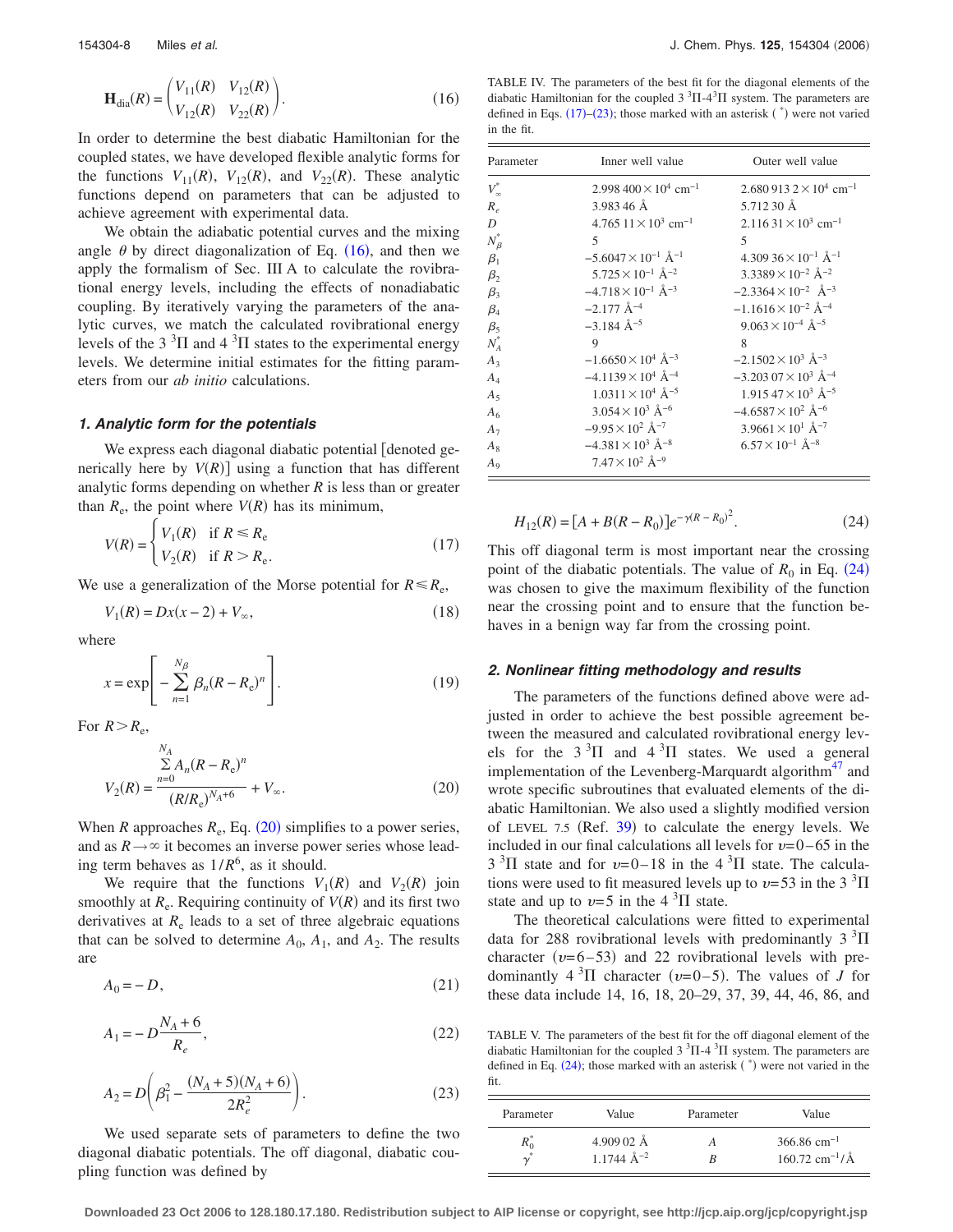<span id="page-8-1"></span>

FIG. 7. The deviation of calculated rovibrational level energies of our fit from the experimental values. The  $2 \times 2$  representation determined by our fit reproduces the  $3^3\Pi$  and  $4^3\Pi$  data with a rms deviation of 0.23 cm<sup>-1</sup>.

88. Also included in the fit were 48 artificial levels for  $v$  $= 0-5$  of the 3<sup>3</sup>II state (*J*=14, 16, 25, 27, 37, 39, 44, and 46). These levels were calculated using a single potential that fit the  $v=6-12$  levels of the 3<sup>3</sup>II state. Without these levels as a constraint, the final fitted  $3<sup>3</sup>$ II potential tended to have an unphysical, flat shape near its minimum. The parameters for the best fit are given in Tables [IV](#page-7-5) and  $V$ , and a plot of the deviation between experiment and theory is shown in Fig. [7.](#page-8-1) The rms deviation of the best fit was  $0.23 \text{ cm}^{-1}$ , with all the original data included. The fit also gives us a measure of accuracy of the  $ab$  initio  $2 \times 2$  diabatic potentials. The fitted diabatic potentials and the coupling term are shown in Fig. [8.](#page-8-0) The difference between the *ab initio*  $3<sup>3</sup>$ II adiabatic potential inner and outer well depths is 480.0 cm<sup>-1</sup>, whereas the difference between the well depths in the fitted  $3<sup>3</sup>$ II adiabatic potential is 545.6 cm−1. The *ab initio* equilibrium positions of the  $3<sup>3</sup>\Pi$  inner and outer wells are 4.13 and 6.12 Å, respectively, whereas the equilibrium positions in the fit are 3.98 and 5.71 Å.

EPAPS Table  $2$  (Ref. [44](#page-10-19)) tabulates the best-fit diabatic and adiabatic potentials. EPAPS Table 3 (Ref. [44](#page-10-19)) provides an extensive list of calculated energy levels and the comparison with experiment.

# **C. Effects of nonadiabatic coupling**

An important conclusion of our calculations is that the nonadiabatic coupling between the  $3<sup>3</sup>\Pi$  and  $4<sup>3</sup>\Pi$  states is

<span id="page-8-0"></span>

FIG. 8. The  $2 \times 2$  diabatic representation that was fitted to the experimental data and the corresponding adiabatic potentials. The positions of the minimum energies for the inner and outer wells of the  $3<sup>3</sup>\Pi$  adiabatic potential are 3.98 and 5.71 Å, respectively. The difference in the energies calculated for the inner and outer minima of that potential is 545.6 cm−1. Compare Fig. [3,](#page-4-1) which gives the corresponding *ab initio* values.)

<span id="page-8-2"></span>

FIG. 9. Comparison of the fitted energy levels with experiment for *J*= 27. Short horizontal lines correspond to levels with predominantly  $3<sup>3</sup>\Pi$  character while long horizontal lines correspond to levels with predominantly  $4 \frac{3}{11}$ character. Vibrational numbers are indicated next to these lines.

strong enough to couple levels that are not particularly close in energy. Although it would be appealing to be able to identify unperturbed levels of the  $3<sup>3</sup>\Pi$  and  $4<sup>3</sup>\Pi$  states that are not shifted except in the unusual case that a  $3<sup>3</sup>$ II level is nearly degenerate with a  $4 \, \mathrm{^{3} \Pi}$  level, this model is not justified for this system. Our results clearly indicate that the nonadiabatic coupling shifts all the levels investigated for the  $4 \text{ }^{3}\Pi$  potential ( $\nu$ =0–5) as well as all levels of the 3<sup>3</sup> $\Pi$ potential in the same energy range.

Figure [9](#page-8-2) illustrates this conclusion very clearly. The figure shows the comparison between experiment and theory for *J*= 27. The right column shows the energy levels found experimentally. The left column shows the diagonal elements of the nonadiabatic Hamiltonian matrix [Eq.  $(12)$  $(12)$  $(12)$ ], which correspond to "unperturbed energies"  $E_{\alpha v}^{J(0)}$ . The column marked "calculated mixed levels" gives the eigenvalues of the Hamiltonian matrix. The dotted lines show the effect of "turning on" the nonadiabatic coupling by multiplying the off diagonal elements of the full Hamiltonian by a factor  $\epsilon$  that is varied from 0 to 1. One can see that every one of the energy levels is perturbed by the nonadiabatic coupling.

Unfortunately, unperturbed energies cannot be observed experimentally, so the calculated shifts cannot be measured. The experimental data show a regular spacing of  $3<sup>3</sup>\Pi$  levels interspersed with a few perturbed levels, suggesting that the  $4 \text{ }^{3}\Pi$  state only adds local perturbations to the  $3 \text{ }^{3}\Pi$  state. The local perturbations would correspond to  $3<sup>3</sup>$ II energy levels shown in Fig. [9](#page-8-2) that are nearly degenerate with a  $4 \frac{3}{11}$ energy level. We have found that we can recover the interpretation of a local perturbation by considering second order perturbation theory (SOPT). The background shift of most of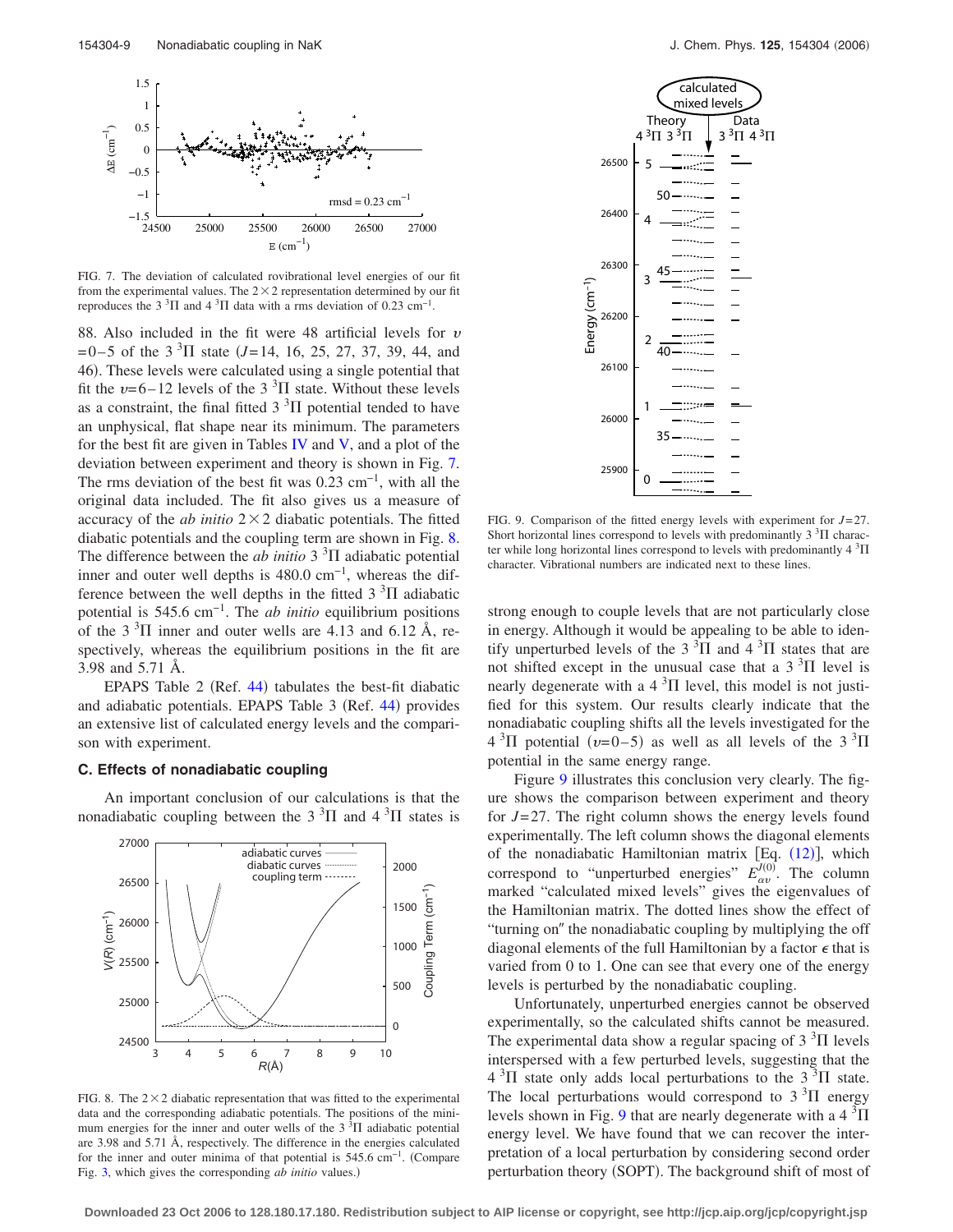<span id="page-9-0"></span>

FIG. 10. Comparison of second order perturbation theory (SOPT) with matrix diagonalization. This figure shows the difference between SOPT, as modified using Eq. ([25](#page-9-1)), and the exact eigenvalues calculated by matrix diagonalization. The abscissa is the unperturbed energy  $E_{\alpha\nu}^{J(0)}$  of each state considered. The two rows of tic marks show the unperturbed energies of the  $3<sup>3</sup>\Pi$  (upper row) and the  $4<sup>3</sup>\Pi$  (lower row) states.

the levels in Fig. [9](#page-8-2) is well described by SOPT. However, SOPT fails and even becomes singular when two unperturbed levels are degenerate. We found that a slight modification of SOPT can be used to "tame" the singularity,

<span id="page-9-1"></span>
$$
\Delta E_{\alpha v}^{J} = \sum_{\alpha' v'} \frac{(H_{\alpha v, \alpha' v'}^{J})^2}{(E_{\alpha v}^{J(0)} - E_{\alpha' v'}^{J(0)}) + 4(H_{\alpha v, \alpha' v'}^{J})^2 / (E_{\alpha v}^{J(0)} - E_{\alpha' v'}^{J(0)})},
$$
(25)

where  $E_{\alpha\nu}^{J(0)}$  and  $H_{\alpha\nu,\alpha'\nu'}^{J}$  are defined in Eqs. ([10](#page-2-3)) and ([12](#page-2-4)), respectively. The second term in the denominator, which we artificially added, is negligible for large values of  $E_{av}^{J(0)}$  $-E_{\alpha' \nu'}^{(0)}$  but suppresses the singularity that normally occurs when  $E_{\alpha\nu}^{J(0)} - E_{\alpha'\nu'}^{J(0)}$  is zero. This modification of SOPT accurately accounts for the overall background shift in the energy levels when the energy denominator  $E_{\alpha\nu}^{J(0)} - E_{\alpha'\nu'}^{J(0)}$  is large and remains finite when the energy denominator is small. In Fig. [10](#page-9-0) we have plotted the difference between the energy predicted by our modified SOPT and the result obtained by matrix diagonalization versus the unperturbed (diagonal) energies  $E_{\alpha\nu}^{J(0)}$  of the nonadiabatic Hamiltonian matrix. This figure highlights the part of the shift that is not explained by SOPT, which is nearly zero for each level that is not very close to another level. However, when a 3<sup>3</sup> $\Pi$  and 4<sup>3</sup> $\Pi$  level are very close, there is a significant difference between the background shift predicted by SOPT and the exact shift. These are the levels where the perturbation is obvious in the experimental data.

If the  $3<sup>3</sup>$ II levels that are shifted significantly more or less than the background shift—those that are close in energy to the  $4 \, \mathrm{^{3}\Pi}$  levels—are neglected, the rest may be fitted to a potential curve in a fit that neglects the nonadiabatic coupling. This was done for the  $3<sup>3</sup>$ II data by Morgus *et al.*<sup>[4](#page-10-2)</sup> using the IPA method. This potential, while reproducing those states that were included with a rms deviation of 0.24 cm−1, is an effective potential: it effectively includes the background shift that these levels feel. The present fit, which includes nonadiabatic coupling, has an overall shift in the range of the  $4 \times 3\Pi$  potential compared to the IPA potential. Furthermore, the fit reported here includes the energy levels that were excluded from the IPA fit. It reproduces this set of  $3 \text{ }^{3}\Pi$  data with a rms deviation of 0.21 cm<sup>-1</sup>.

It is not sensible to fit the energy levels of the  $4<sup>3</sup>\Pi$  state with an effective potential curve. Each  $4 \text{ }^{3} \Pi$  level is relatively close in energy to one of the  $3<sup>3</sup>\Pi$  energy levels. The  $4 \sqrt[3]{11}$  levels are perturbed in an irregular way, and one cannot pick out those that are more perturbed or less perturbed. The present fit, which includes nonadiabatic coupling, is able to reproduce the  $4 \text{ }^{3}\Pi$  data with a rms deviation of 0.40 cm<sup>-1</sup>.

The fitted energies also allowed us to identify 30 previously unassigned 3  $\rm{^{3}H}$  levels (up to  $v=56$ ) and 12 previously unassigned  $4 \text{ }^{3}\Pi$  levels (up to  $\nu=6$ ). Comparisons of these measured and calculated level energies are also listed in EPAPS Table 3. Including these additional 42 levels, the rms deviation of the calculated energies from measured energies of all experimentally assigned  $3 \text{ }^3\Pi$  (6  $\leq v \leq 56$ ) and  $4 \text{ }^3\Pi$  $(0 \le v \le 6)$  levels is only increased to 0.27 cm<sup>-1</sup>.

#### **V. CONCLUDING REMARKS**

We have reported a comprehensive experimental and theoretical study of the coupled  $3<sup>3</sup>\Pi$  and  $4<sup>3</sup>\Pi$  states of NaK. Rovibrational energy levels and hyperfine structure were measured from near the minimum of the  $3<sup>3</sup>\Pi$  potential up to the region where levels belonging to both electronic states coexist and interact. The hyperfine signatures of the  $3<sup>3</sup>\Pi$  and  $4<sup>3</sup>\Pi$  states are very similar, but additional data from bound-free emission spectra were used to assign the electronic states. The mixing coefficients of strongly coupled levels could also be estimated from the data. The nonadiabatic coupling between the 3<sup>3</sup> $\Pi$  and 4<sup>3</sup> $\Pi$  states was formulated using a  $2 \times 2$  diabatic representation of the electronic potentials. The diabatic electronic states and the coupling between them were simultaneously adjusted to fit the experimental data. This level of theory provides an excellent representation of all the measured rovibrational energy levels, including many perturbed levels that could not be fitted by a conventional single-channel analysis.

#### **ACKNOWLEDGMENTS**

This work was supported by the National Science Foundation Grant No. PHY-0244767. One of the authors (D.O.K.) was supported by the NSF REU site grant in the Department of Physics at Lehigh University; another author (L.M.) was supported by a NSF graduate fellowship. The authors acknowledge helpful conversations with Tom Bergeman and experimental assistance from Tyler Morgus.

#### **APPENDIX: TWO- AND THREE-STATE MODEL**

We consider the case in which two vibrational-electronic levels of the 3<sup>3</sup> $\Pi$  state interact with one of the 4<sup>3</sup> $\Pi$  state, forming a three-state system. For *m*= 1, 2, and 3, the eigenstates  $|m\rangle$  can be written as

$$
|m\rangle = u_{m1}\chi_{\nu}^{(4)}|4^{3}\Pi\rangle + u_{m2}\chi_{\nu'}^{(3)}|3^{3}\Pi\rangle + u_{m3}\chi_{\nu'}^{(3)}|3^{3}\Pi\rangle,
$$

where the coefficients  $u_{mn}$  form a unitary matrix.

We assume that the observed total integrated intensity of the bound-free spectrum from state  $|m\rangle$  can be expressed as